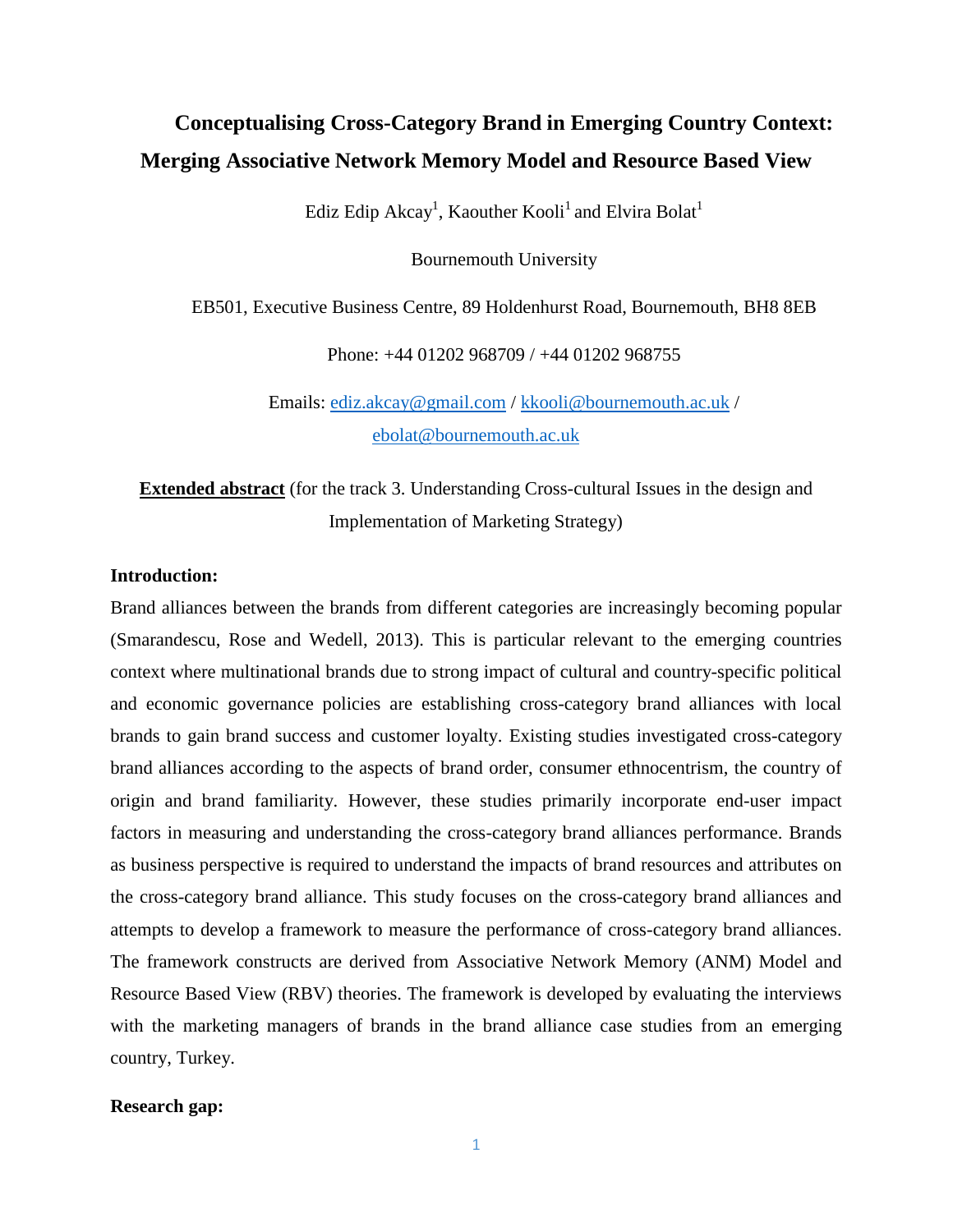Brand alliances are increasingly investigated by the researchers because of their competitive advantage potential, complexity and variety of branding considerations. Majority of the articles focus on the evaluation of brand alliances from the consumer impact perspective measuring brand order and consumer ethnocentrism (Li and He, 2013), brand familiarity, brand fit and country of origin fit (Bluemelhuber, Carter and Lambe, 2007). Other studies look into relationship management aspects of the cross-category brand alliances studying manager's intentions toward the alliance (Cavazos and Varadarajan, 2012) and relational conflicts between alliance partners (Taek, Lee and Dubinsky, 2010). However, these articles do not attempt to develop a model for the performance of the brand alliance accounting each brand's holistic contribution to forming alliance in the form of individual portfolios of resources as well as consumers' reactions with the cross-category brand alliance overall.

### **Aim of the study:**

The aim of this study is to explore brand attributes and resources in order to design a model to show how brand attributes and resources impact the performance of cross-category brand alliances.

#### **Exploratory field study:**

To develop the framework to measure the performance of cross-category brand alliances, the constructs from ANM model and RBV literature are considered. In order to elaborate and extend review of the literature, we selected three cross-category international brand alliance examples (Vodafone, BP and Fiat) in Turkey as cases for this study. Multinational brands from different categories are chosen as the main partner in the brand alliances for the universality and external validity of examples. To understand the intentions of building cross-category brand alliances we conducted face-to-face in-depth interviews and a focus group with marketing managers of the brands in the alliances. To analyse, consolidate and frame interview results we used NVivo 10.1 software and the framework was developed after the thematic analysis of qualitative narratives..

After preliminary interviews and focus group with the 8 marketing managers from the brands which formed cross-category brand alliances in Turkey, we found that the practice calls to establish a framework which will measure the performance of the cross-category brand alliances holistically accounting both business and consumer impacts. Conceptual model below integrates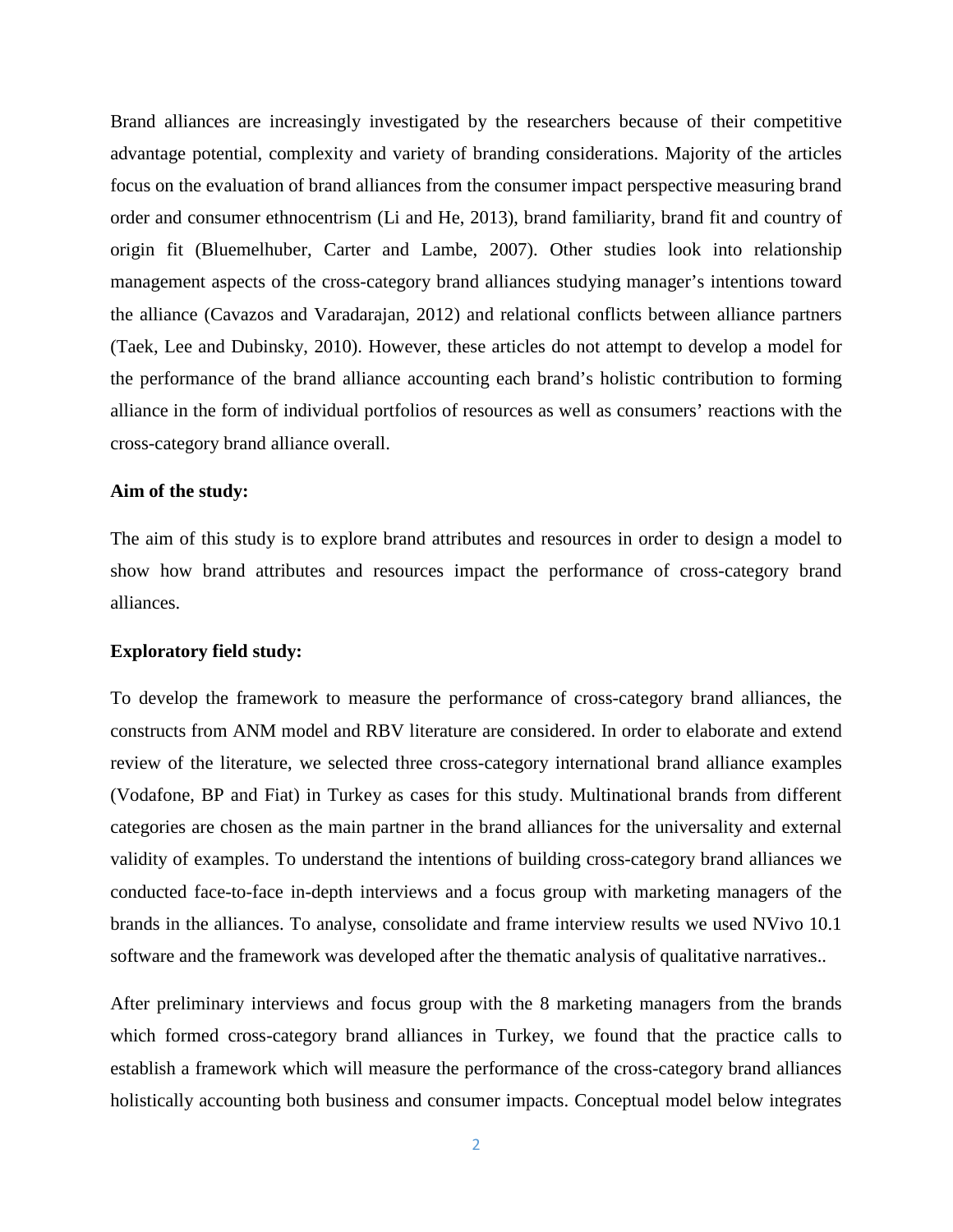themes, which occurred in narratives given by our research participants, as well as themes, which derived from the review of existing research.

#### **Conceptual framework:**

Companies use brand extensions, line extensions and different product strategies in order to decrease the risk of brand development and increase market share (Smarandescu, Rose and Wedell, 2013). Mundt, Dawes, and Sharp (2006) point that brands have two major marketing strategies for market share growth: the brand can improve the revenue share of existing consumers or they can attract new customers from the market which are already buying other brands. Instead of extensions within the brand family, companies turn to brand alliances which are defined as *"the short or long term association or combination of two or more individual brands, products and/or other distinctive proprietary assets"* (Abratt and Motlana, 2002, p. 43). Different than new brand introduction or brand extensions, there are various benefits of brand alliances like quality and image endorsements and brand association partnership for new products (Li and He, 2013).

Brand alliance can be in the form of co-branding, ingredient branding, brand collaboration, comarketing alliances (Ahn, Kim and Forney, 2009) or basic advertising alliances (Bluemelhuber, Carter and Lambe, 2007) and cross-category advertising brand alliances (Smarandescu, Rose and Wedell, 2013). Ahn, Kim and Forney (2009) investigates the harmony in the co-marketing alliances between heterogeneous industries. They point that co-operation of two equal and independent brands in a co-marketing alliance is different than the usual brand extension or alliance. The alliance between different industry brands gives the chance to enhance the brand image, brand awareness and commercial success of the companies. The transnational comarketing alliances between global and local companies can be used to increase opportunities for global brands in local markets while they provide the local companies access to technology and foreign investment. In addition to expected benefits such as quality signal, transnational brand alliances help the international brands to enter new markets easier (Li and He, 2013). Despite the prospects of success, choice of wrong partner can lead to negative association, misunderstanding and even corrosion of original brand image (Ahn, Kim and Forney, 2009). The alliance strategy should be executed carefully to avoid hurting brands. As a result, brand fit and category fit between the partner brands are important characteristics that influence the success of the alliance.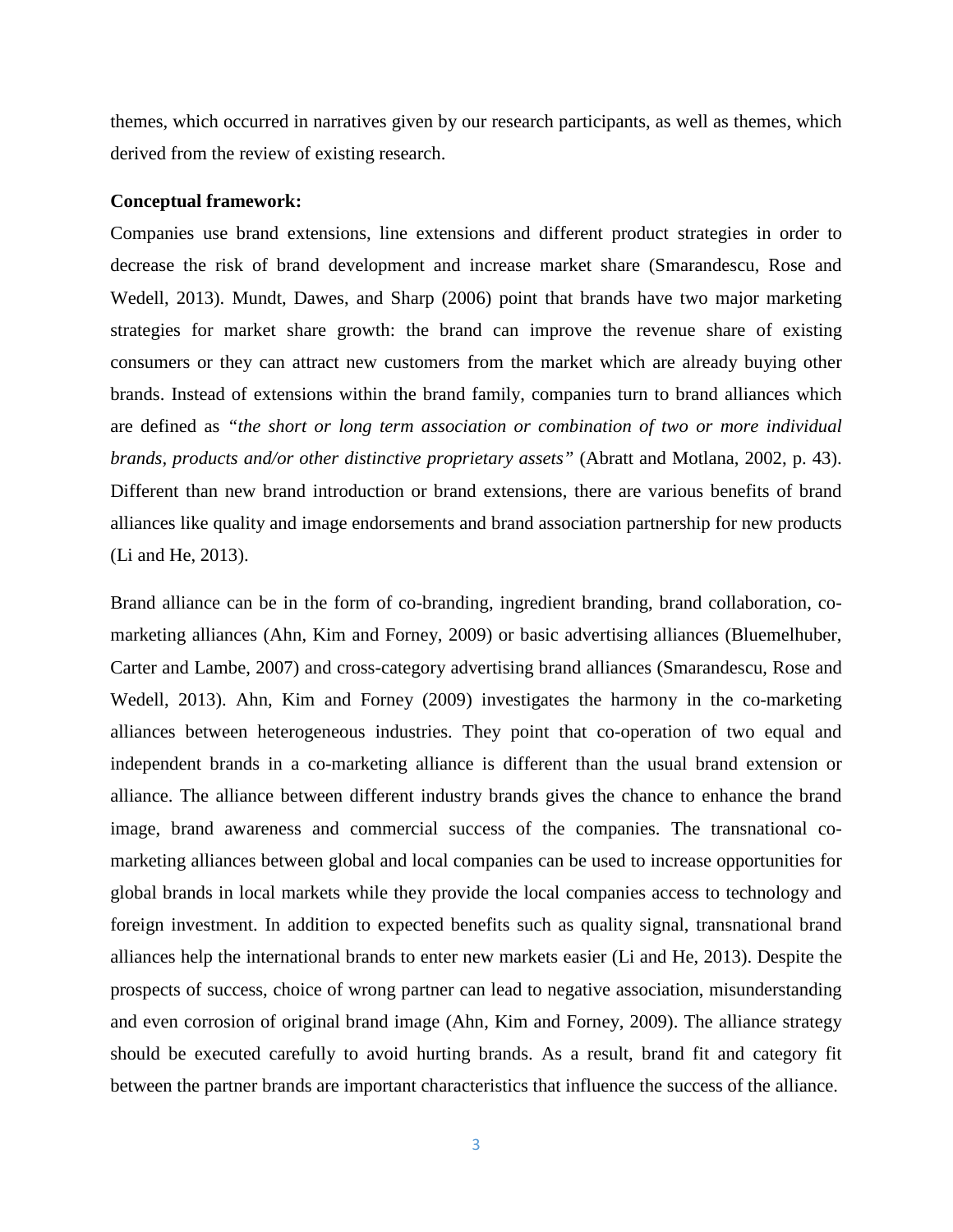Brand alliance is a strategic tool in achieving development and growth targets, increasing brand awareness and knowledge thanks to the leveraged strengths of partners and shared costs (Samu, Krishnan and Smith, 1999). RBV brings traditional strategy insights into reasons why brands are forming alliances. Companies continuously seek the rate of return and try to create a competitive advantage to generate above standard rates of return (the differences in information, luck and capabilities lead to the generation of rates of return). The brands can increase the chances of competitive advantage by forming an alliance (Hao, Hu, Bruning and Liu, 2013) to share information and capabilities. Hence, integrating RBV perspective into examining the crosscategory brand alliances is paramount to ensuring holistic understanding of what brands gain from forming this type of alliances.

From the ANM model perspective a set of nodes with relational links constitute consumer memory (Ozsomer and Altaras, 2008). Nodes represent product categories, brand names, attributes and product benefits. A unique name identifies the connection and the relationship between nodes. A person establishes a link between two nodes when information is processed in a meaningful way. Direct or indirect stimulus can activate the link between two nodes by stimulating the node from a state of rest (Samu, Krishnan and Smith, 1999). In the brand alliance perspective product categories, brand names and attributes are symbolised as network model nodes (Samu, Krishnan and Smith, 1999). According to brand extension literature, the consumer's current knowledge about a parent brand can be extended to new products with the identical brand name through an associative network process. There are no clear assumptions in brand extension research if the linked brands in a marketing communication have the same associative network model implications for their separate memory nodes (Smarandescu, Rose and Wedell, 2013). Thus, the brand associations that are created in a cross-category brand alliance should be examined to understand the implications on the value, image and equity of the brands in the alliance.

For instance, according to Bluemelhuber, Carter and Lambe (2007) consumer attitude toward cross-border brand alliance is influenced by country of origin fit varying on the conditions of brand familiarity. In addition, Li and He (2013) found that consumer ethnocentrism and brand order in the alliance moderate the impact of consumer attitude towards the brand alliance. They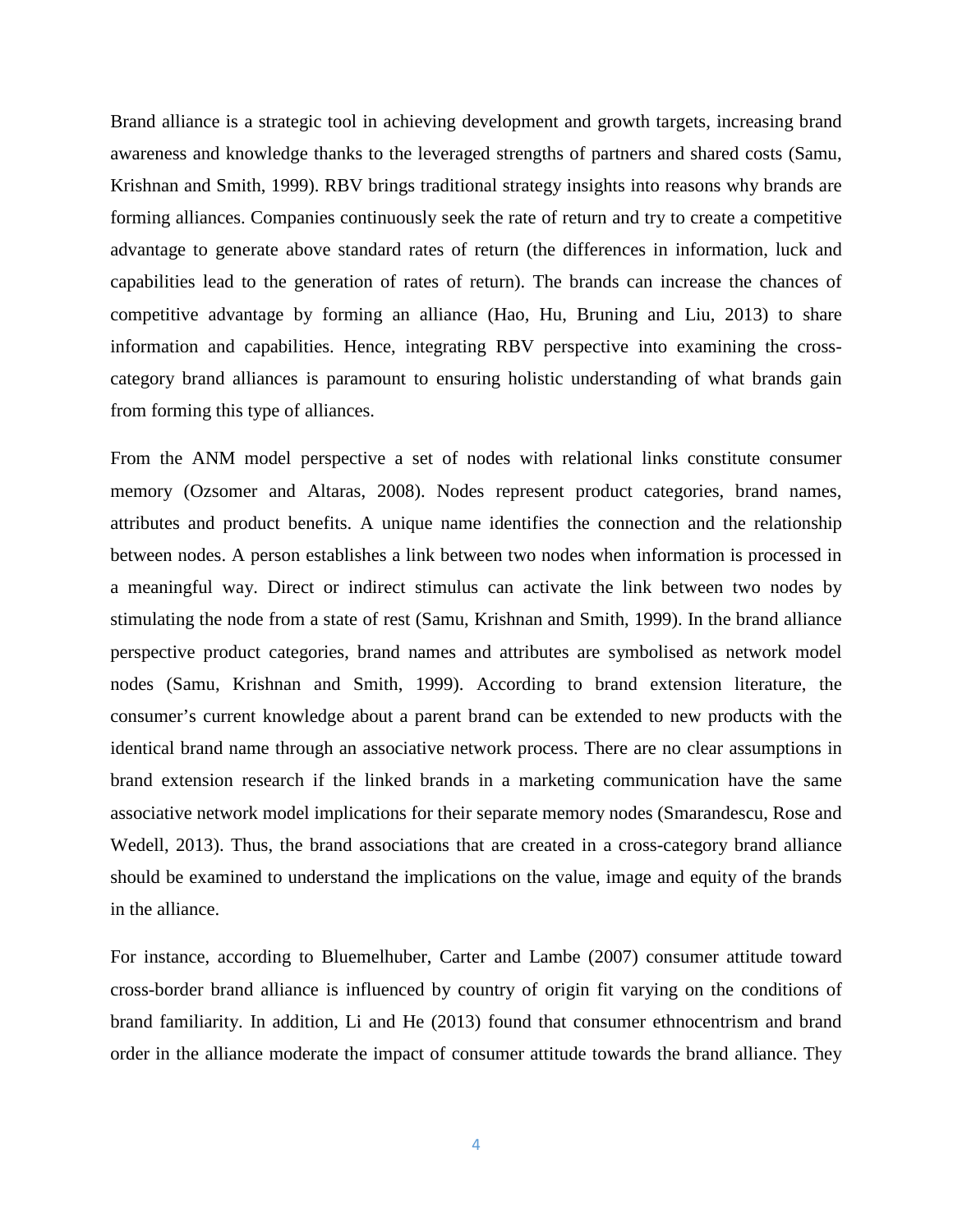also point that future research should examine their model on real brand alliances for external validity and realism (Li and He, 2013).

As a result of the above discussion and analysis of pilot set of interviews and focus group discussions, in the conceptual framework (Figure 1) we have integrated (1) the brand attributes of credibility, brand image and awareness, derived from ANM model, and (2) market share of the brand, taken as the variables that constitute the resource portfolio of the partner brands from different categories. When the brands come together for the brand alliance their combined resources comprise the cross-category brand alliance resource portfolio. The success and performance of the alliance depend on the relations of brand resources on the alliance portfolio. Brand fit and category fit are the variables that moderate the performance of cross-category brand alliance.



Figure 1: Conceptual Framework

The propositions below have derived from the literature review and analysis of exploratory field study of marketing managers of case study brands.

P1: Credibility, brand image, brand awareness and market share of the partner brands have impact on the performance of cross-category brand alliance.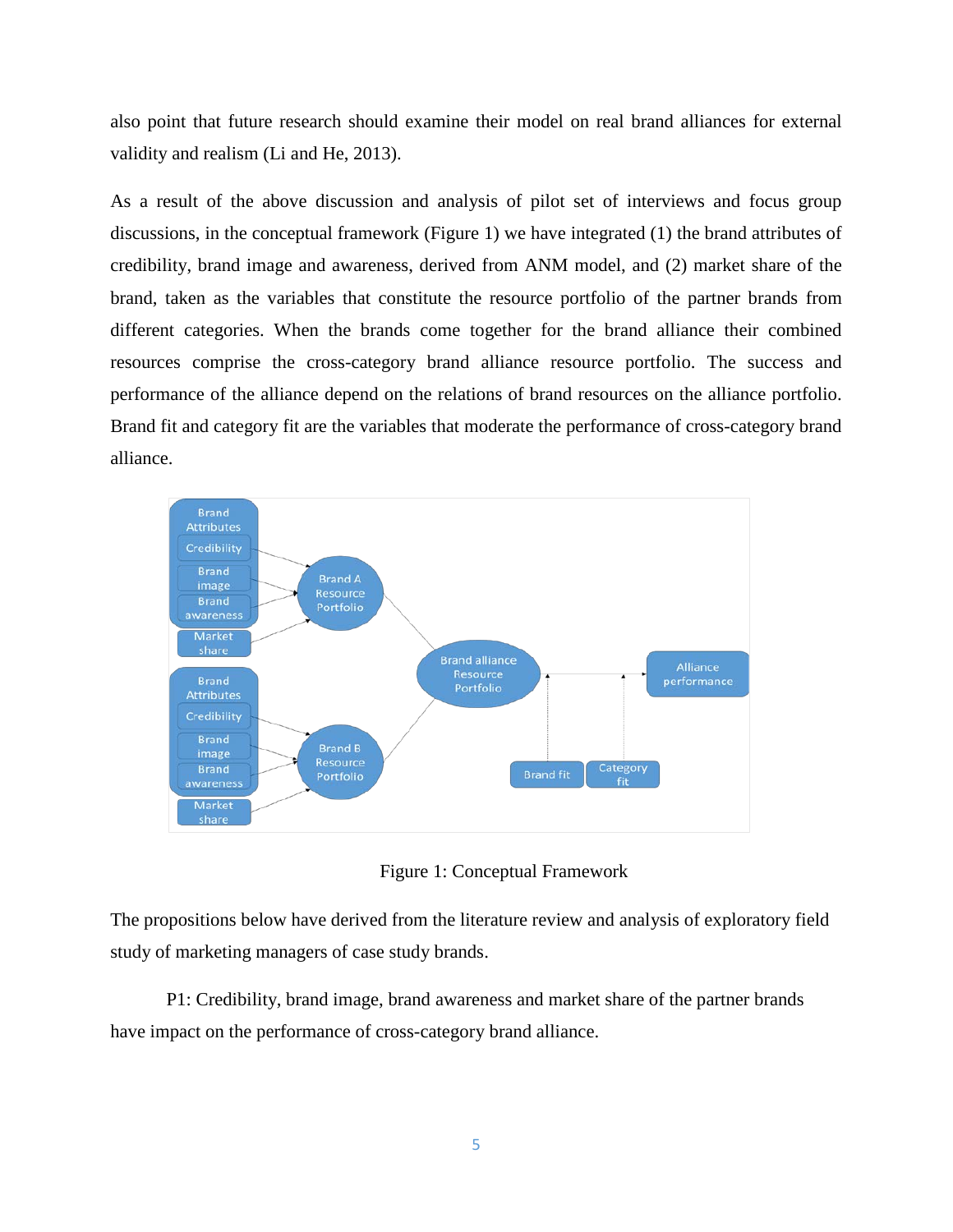P2: Brand fit between the partner brands moderate the success of cross-category brand alliance.

P3: Category fit between the partner brand categories moderate the success of categorybrand alliance.

## **Research implications:**

The research contributes to existing literature by proposing a model that incorporates associative network memory model and resource based view theories to explain the factors that have impact on the cross-category brand alliances. Case study examples from Turkey will help to examine real life examples of brand alliances rather than using hypothetical brand alliances as in previous researches. Also, previous research did not attempt to develop a model to measure the success of cross-category brand alliances by using brand attributes and brand resources. The model will help marketing managers to decide on the resources and partners they facilitate for the success of their brand alliances.

### **References:**

Abratt, R., & Motlana, P. (2002). Managing co-branding strategies: Global brands into local markets. *Business Horizons*, *45*43-50.

Ahn, S., Kim, H., & Forney, J. A. (2009). Co-marketing alliances between heterogeneous industries: Examining perceived match-up effects in product, brand and alliance levels. *Journal Of Retailing And Consumer Services*, *16,* 477-485.

Bluemelhuber, C, Carter, L, & Lambe, C. (2007). Extending the view of brand alliance effects. *International Marketing Review*, 24, 4, pp. 427-443.

Cavazos, C., & Varadarajan, R. (2012). Manager's intentions toward entering into strategic marketing alliances: an empirical investigation. *Journal of Strategic Marketing*, *20*(7), 571-588.

Hao, A. W., Hu, M. Y., Bruning, E. R., & Liu, X. (2013). The Impact of Congruity and Country Image on Global Brand Alliance Evaluation. *Journal Of International Consumer Marketing*, *25*(2), 107-123.

Li, Y., & He, H. (2013). Evaluation of international brand alliances: Brand order and consumer ethnocentrism. *Journal Of Business Research*, *66,* (1)Thought leadership in brand management (2)Health Marketing), 89-97.

Mundt, K., Dawes, J., & Sharp, B. (2006). Can a brand outperform competitors on cross-category loyalty? An examination of cross-selling metrics in two financial services markets. *Journal Of Consumer Marketing*, *23*(7), 465-469.

Ozsomer, A., & Altaras, S. (2008). Global Brand Purchase Likelihood: A Critical Synthesis and an Integrated Conceptual Framework. *Journal Of International Marketing*, *16*(4), 1-28.